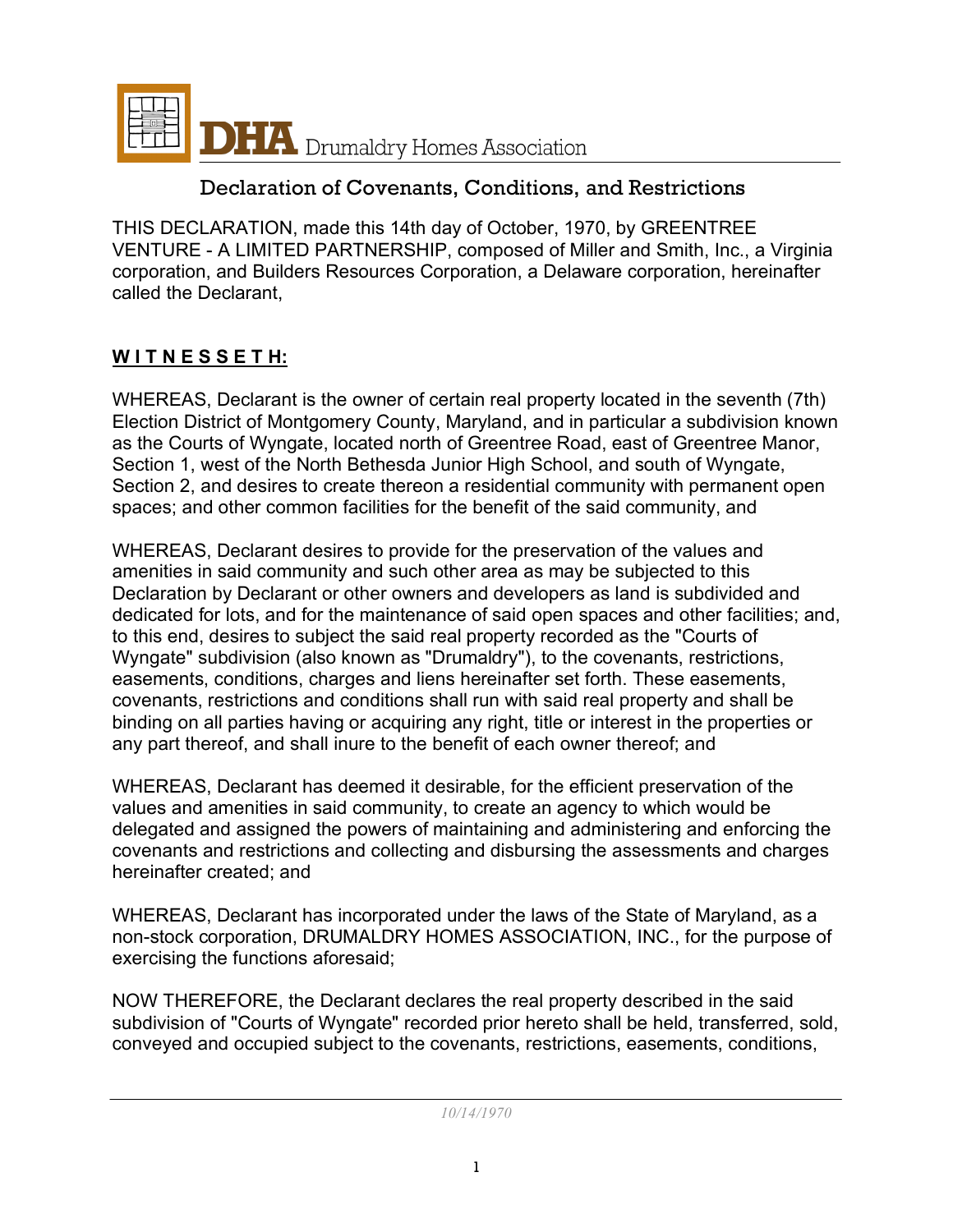

charges and liens (sometimes referred to as "covenants and restrictions") hereinafter set forth.

#### **ARTICLE I DEFINITIONS**

Section 1. "Declarant" shall mean and refer to Greentree Venture - A Limited Partnership, its successors and assigns if such successors or assigns should acquire more than one undeveloped Lot from the Declarant for the purpose of development.

Section 2. "Association" shall mean and refer to Drumaldry Homes, Association, Inc., its successors and assigns.

Section 3. "Properties" shall mean and refer to that certain real property hereinbefore described, and such additions thereto as may hereafter be brought within the jurisdiction of the Association with the approval, in writing, of the Declarant.

Section 4. "Common Area" shall mean all real property owned by the Association for the common use and enjoyment of the members of the Association.

Section 5. "Lot" shall mean and refer to any plot of land shown upon any recorded subdivision map of the Properties with the exception of the Common Area.

Section 6. "Member" shall mean and refer to every person or entity who holds membership in the Association.

Section 7. "Owner" shall mean and refer to the record owner, whether one or more persons or entities, of a fee simple title to any Lot which is part of the Properties, including contract sellers, but excluding those having such interest merely as security for the performance of an obligation.

#### **ARTICLE II MEMBERSHIP**

Every person or entity who is a record owner of a fee or undivided fee interest in any Lot which is subject by covenants of record to assessment by the Association, including contract sellers, shall be a member of the Association. The foregoing is not intended to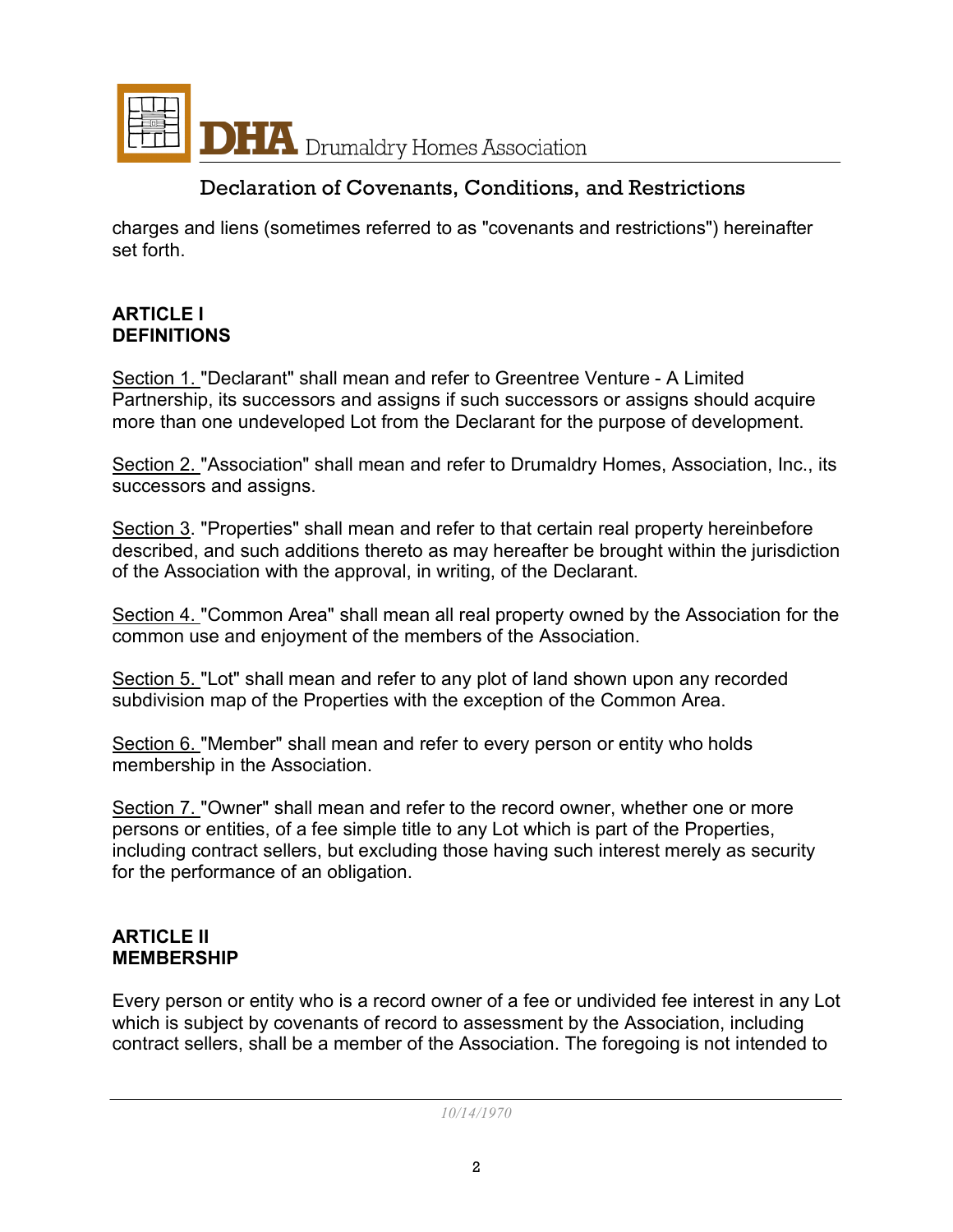

include persons or entities who hold an interest merely as security for the performance of an obligation. No Owner shall have more than one membership. Membership shall be appurtenant to and may not be separated from ownership of any Lot which is subject to assessment by the Association. Ownership of such Lot shall be the sole qualification for membership.

#### **ARTICLE III VOTING RIGHTS**

The Association shall have two classes of voting membership:

Class A: Class A members shall be all those Owners as defined in Article II with the exception of the Declarant. Class A members shall be entitled to one vote for each Lot in which they hold the interest required for membership by Article II. When more than one person holds such interest in any Lot, all such persons shall be members. The vote for such Lot shall be exercised as they among themselves determine, but in no event shall more than one vote be cast with respect to any Lot.

Class B: The Class B member shall be the declarant. The Class B member shall be entitled to four (4)votes for each Lot in which it holds the interest required for membership by Article II, provided that the Class B membership shall cease and be converted to Class A membership on the happening of either of the following events, whichever occurs earlier:

(a) When the total votes outstanding in the Class A membership equal twice the total votes outstanding in the Class B membership, provided there are at least seventy-five (75) Class A memberships outstanding, or

(b) On January 1, 1976.

#### **ARTICLE IV PROPERTY RIGHTS**

Section 1. Members' Easements of Enjoyment. Every member shall have a right and easement of enjoyment in and to the Common Area and such easement shall be appurtenant to and shall pass with the title to every assessed Lot, subject to the following provisions: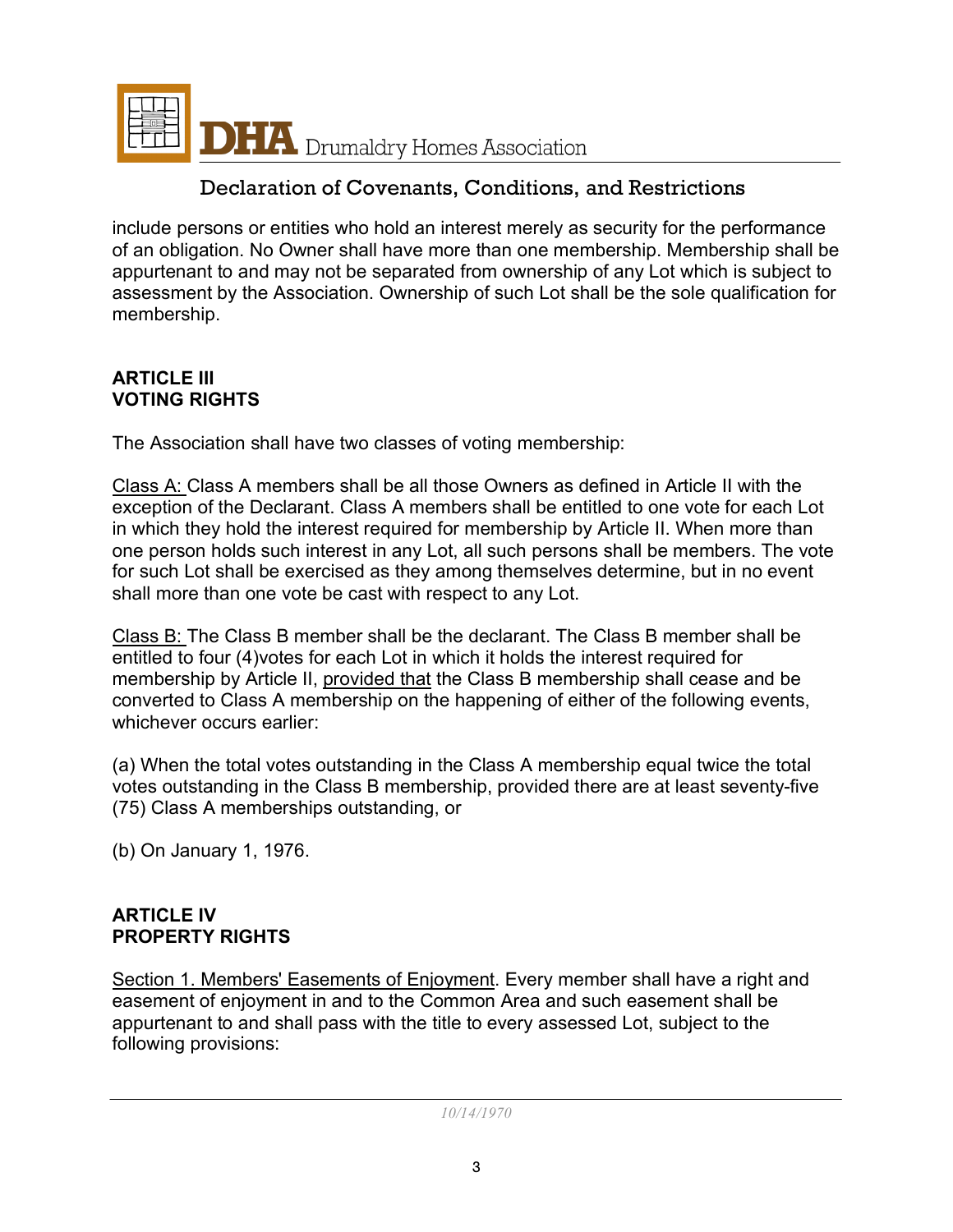

(a) The right of the Association to limit the number of guests of members;

(b) The right of the Association to charge reasonable admission and other fees for the use of any recreational facility situated upon the Common Area;

(c) The right of the Association, in accordance with its Articles and By-Laws to borrow money for the purpose of improving the Common Area and facilities and in aid thereof to mortgage said property and to acquire property encumbered by deed or deeds of trust securing improvements on said property.

(d) The right of the Association to suspend the voting rights and right to use of the recreational facilities by a member for any period during which any assessment against his Lot remains unpaid; and for a period not to exceed ninety (90) days for any infraction of its published rules and regulations:

(e) The right of the Association at any time or upon dissolution to dedicate or transfer, subject to approval of the Montgomery County Planning Engineer or his successor, all or any part of the Common Area to any public agency, authority, or utility for such purposes and subject to such conditions as may be agreed to by the members. No such dedication or transfer shall be effective unless an instrument signed by members entitled to cast two-thirds (2/3) of the votes of the Class A membership, if any, has been recorded, agreeing to such dedication or transfer, and unless written notice of the proposed action is sent to every member not less than thirty (30) days nor more than sixty (60) days in advance.

Section 2. Delegation of Use. Any member may delegate, in accordance with the By-Laws, his right of enjoyment to the Common Area and facilities to the members of his family, his tenants, or contract purchasers who reside on the property.

Section 3. Title to the Common Area. The Declarant hereby covenants for itself, its heirs and assigns, that it will convey fee simple title to the Common Area to the Association.

Section 4. Easement for Repair and Maintenance of Walls. Each individual lot owner or agent appointed by him, shall have an easement across every adjacent lot for the limited purpose of the maintenance and/or repair of walls and wall piers and footings or part thereof, which are a part of and erected on each individual lot. Each individual lot owner shall be liable for any damage done to the adjacent lot by virtue of the use of such easement, and by virtue of this Declaration. This easement shall be appurtenant to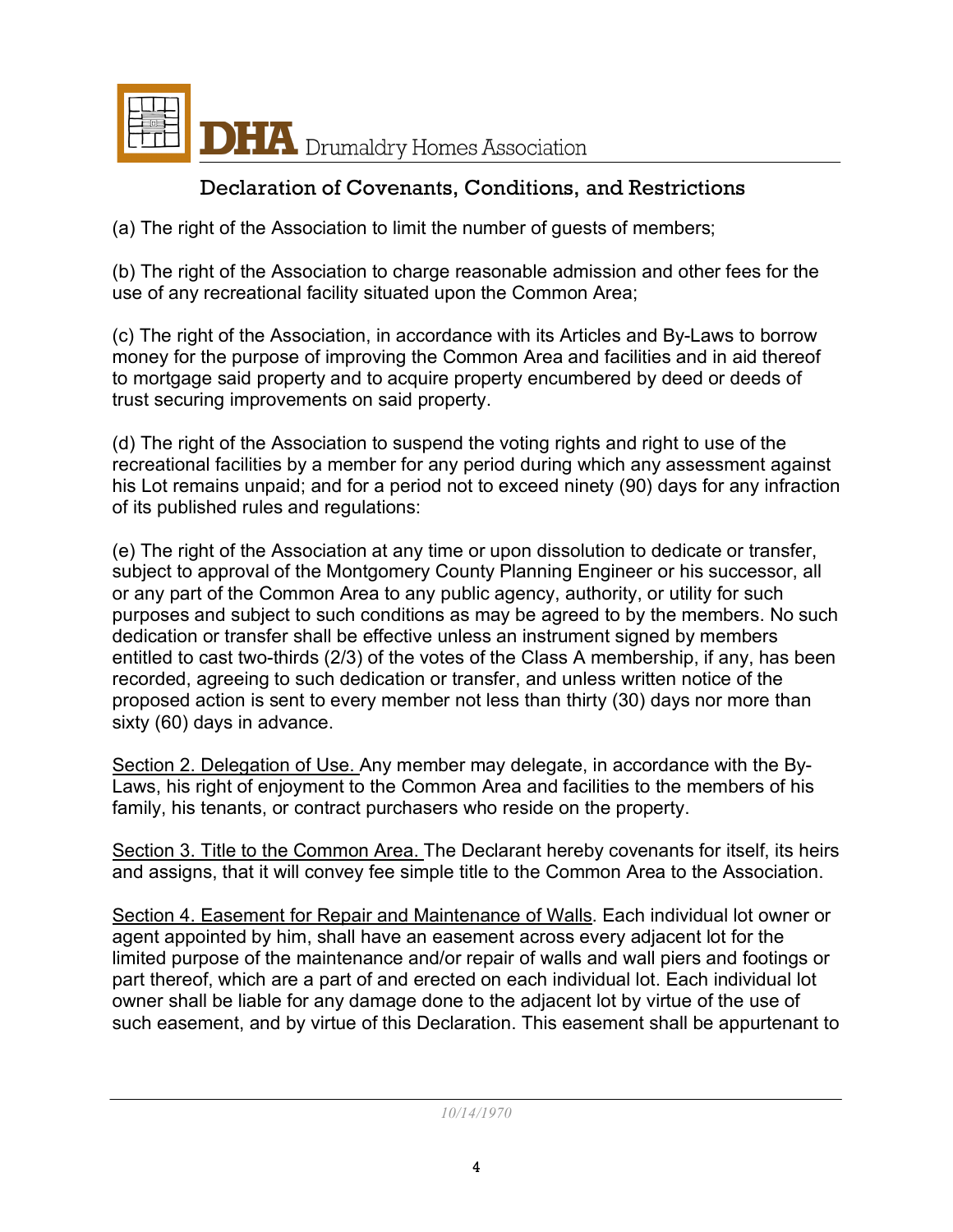

the ownership of each individual lot and shall pass with the title thereto to all subsequent purchasers, their heirs and assigns.

Section 5. Easement for Encroachments. Each individual lot owner shall have an easement for the continuance of any encroachment upon an adjacent lot, of any part of his building, gutters, downspouts attached thereto, any outbuilding walls, wall piers and footings or part thereof originally constructed by the Declarant. This easement shall be appurtenant to the ownership of each individual lot and shall pass with the title thereto to all subsequent purchasers, their heirs and assigns.

Section 6. Easement for Repair and Maintenance of Common Collector Drainage Systems. Each individual lot shall be subject to an easement in favor of the Association or its agent, for the limited purpose of repairing and/or maintaining the common collector drainage system, exclusive of individual lateral lines, across each individual lot. The Association shall be liable only for damage done in and to the individual lots by virtue of use of such easement and by virtue of this Declaration. The cost of said maintenance and/or repair shall be borne by the Association to be paid out of the assessments made pursuant to Article V, Section 1 of this Declaration. No modifications, changes, or additions shall be made to the common collector drainage system by a lot owner or his agent without the expressed consent of the Association. Damage to or blockage of the common collector drainage system caused exclusively by a lot owner or his agent shall be the financial responsibility of said lot owner. The individual lots shall be subject to this easement in perpetuity and shall not cease unless declared null and void by a twothirds vote of all members entitled to vote thereon pursuant to Article III of this Declaration. In such event the responsibility and liability for the repairing and/or maintaining the common collector drainage system will be on each individual lot owner or owners.

#### **ARTICLE V COVENANT FOR MAINTENANCE ASSESSMENTS**

Section 1. Creation of the Lien and Personal Obligation of Assessments. The Declarant, for each Lot owned within the above-mentioned properties, hereby covenants, and each Owner of any Lot by acceptance of a deed therefore, whether or not it shall be so expressed in any such deed or other conveyance, is deemed to covenant and agree to pay the Association;

(a) Annual assessments or charges, and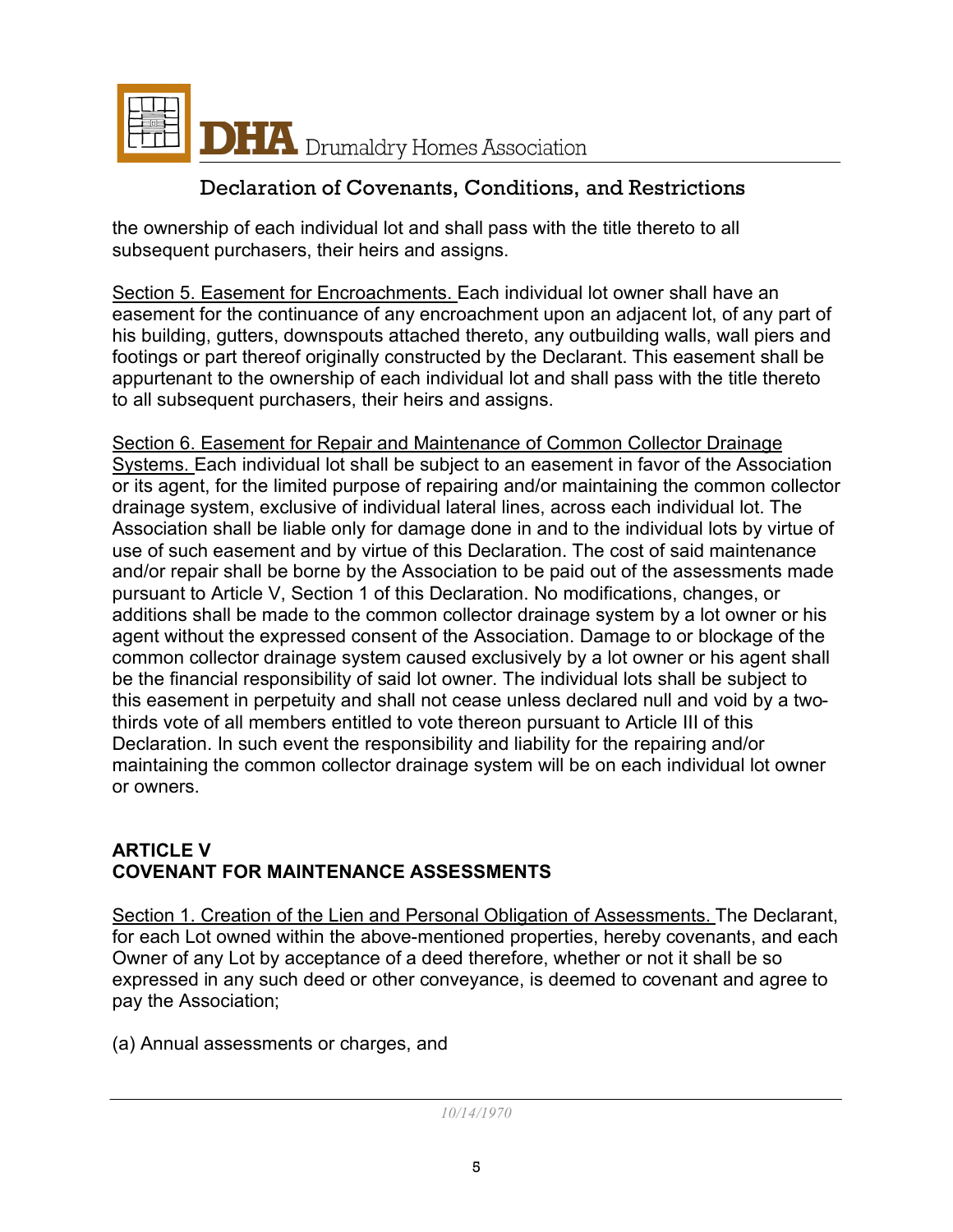

(b) Special assessments for capital improvements, such assessments to be fixed, established and collected from time to time as hereinafter provided.

The annual and special assessments, together with such interest thereon and costs of collection thereof, as hereinafter provided, shall be a charge on the land and shall be a continuing lien upon the property against which each such assessment is made. Each such assessment, together with such interest, costs and reasonable attorney's fees shall also be the personal obligation of the person who was the Owner of such property at the time when the assessment fell due. The personal obligation shall not pass to his successors in title unless expressly assumed by them.

Section 2. Purpose of Assessments. The assessments levied by the Association shall be used exclusively for the purpose of promoting the recreation, health, safety and welfare of the residents in the Properties and in particular for the payment of taxes and improvements and maintenance of services and facilities devoted to this purpose and to the use and enjoyment of the Common Area. Maintenance shall include but not be limited to the care of trees, shrubs, grass and natural areas owned by the Association, and also the repairing and maintaining of common collector lines of the drainage system across each individual lot.

Section 3. Basis and Maximum of Annual Assessments. Until January 1 of the year immediately following the conveyance of the first Lot to an Owner, the maximum annual assessment shall be Sixty-Five Dollars (\$65.00) per lot for lots other than those owned by the Declarant and Ten Dollars (\$10) per lot for lots owned by the Declarant.

(a) From and after January 1 of the year immediately following the conveyance of the first Lot to an Owner, the maximum annual assessment may be increased effective January 1 of each year without a vote of the membership in conformance with the rise, if any, of the Consumer Price Index (published by the Department of Labor, Washington, D.C.) for the year ending the preceding July 1.

(b) From and after January 1 of the year immediately following the conveyance of the first Lot to an Owner, the maximum annual assessment may be increased above that established by the Consumer Price Index formula by a vote of the members for the next succeeding five years and at the end of each such period of three years, for each succeeding period of three years, provided that any such change shall have the assent of two-thirds (2/3) of the votes of each class of members who are voting in person or by proxy, at a meeting duly called for this purpose, written notice of which shall be sent to all members not less than thirty (30) days nor more than sixty days (60) in advance of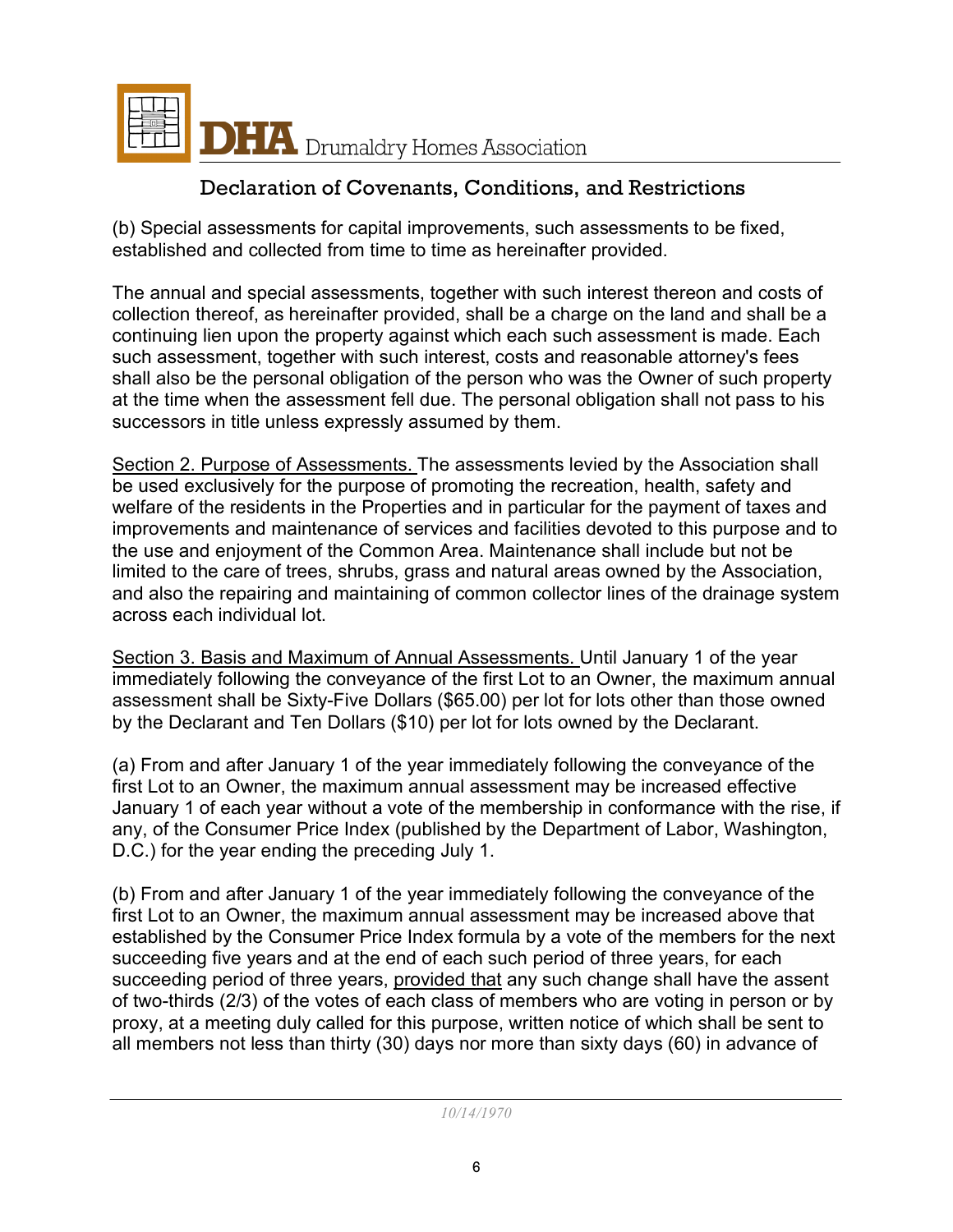

the meeting setting forth the purpose of the meeting. The limitations hereof shall not apply to any change in the maximum and basis of the assessments undertaken as an incident to a merger or consolidation in which the Association is authorized to participate under its Articles of Incorporation.

(c) After consideration of current maintenance costs and future needs of the Association, the Board of Directors may fix the annual assessment at an amount not in excess of the maximum.

Section 4. Special Assessments for Capital Improvements. In addition to the annual assessment authorized above, the Association may levy in any assessment year, a special assessment applicable to that year only, for the purpose of defraying, in whole or in part, the cost of any construction or reconstruction, unexpected repair or replacement of a capital improvement upon the Common Area, including the necessary fixtures and personal property related thereto, provided that any such assessment shall have the assent of two-thirds (2/3) of the votes of each class of members who are voting in person or by proxy at a meeting duly called for this purpose written notice of which shall be sent to all members not less than thirty (30) days nor more than sixty (60) days in advance of the meeting setting forth the purpose of the meeting.

Section 5. Uniform Rate of Assessment. Both annual and special assessments must be fixed at a uniform rate for all Lots, except as provided in Section 3 of this Article.

Section 6. Quorum for any Action Authorized Under Sections 3 and 4. At the first meeting called, as provided in Sections 3 and 4 hereof, the presence at the meeting of members or of proxies entitled to cast sixty percent (60%) of all the votes of each class of membership shall constitute a quorum. If the required quorum is not forthcoming at any meeting, another meeting may be called subject to the notice requirement set forth in Sections 3 and 4, and the required quorum at any such subsequent meeting shall be one-half (1/2) of the required quorum at the preceding meeting. No such subsequent meeting shall be held more than sixty (60) days following the preceding meeting.

Section 7. Date of Commencement of Annual Assessments Due Dates. The annual assessments provided for herein shall commence as to all Lots on the first day of the month following the conveyance of the first lot to an Owner. The first annual assessment shall be adjusted according to the number of months remaining in the calendar year. The Board of Directors shall fix the amount of the annual assessment against each lot at least thirty (30) days in advance of each annual assessment period. Written notice of the annual assessment shall be sent to every Owner subject thereto.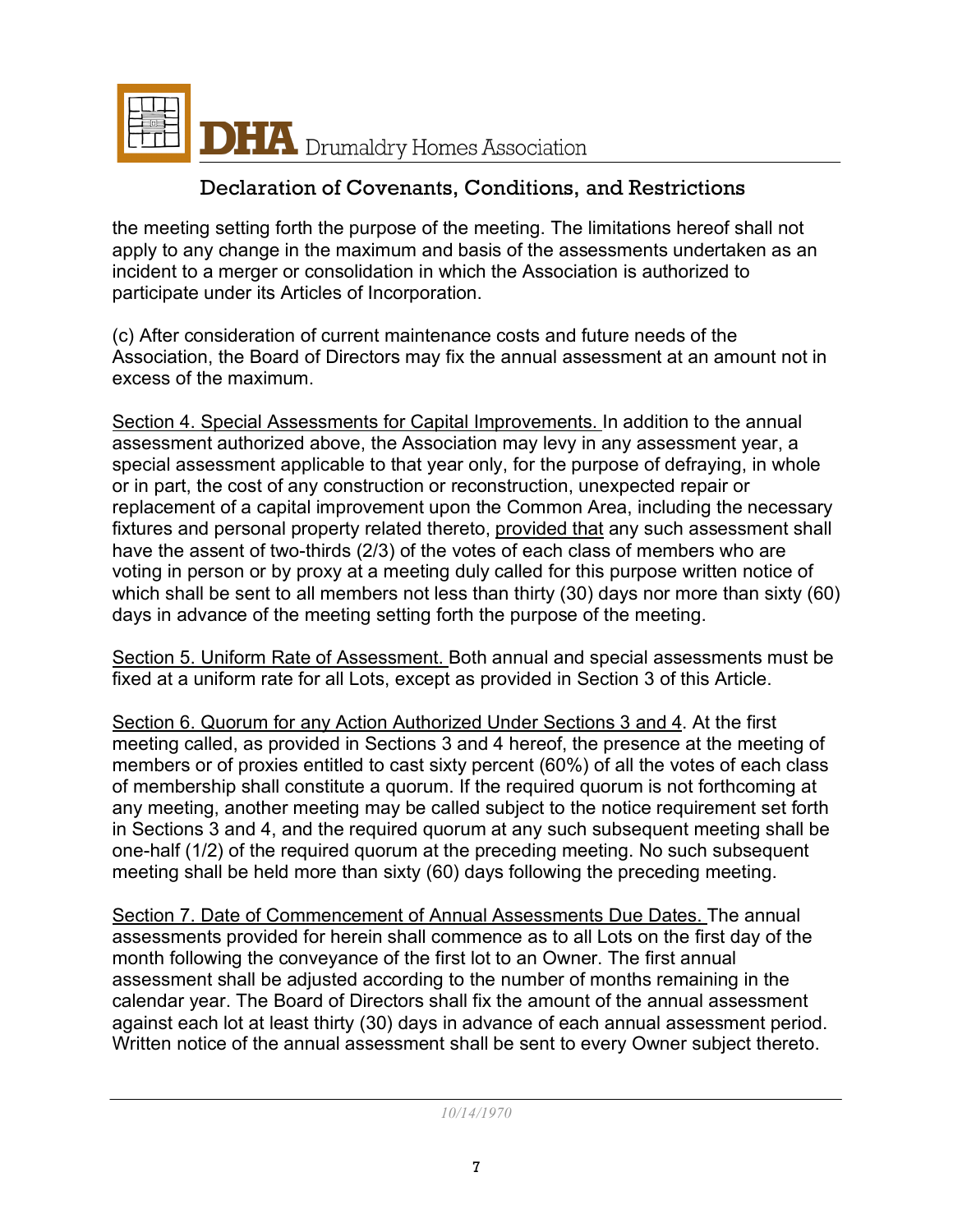

The due dates shall be established by the Board of Directors. The Association shall upon demand at any time furnish a certificate in writing signed by an officer of the Association setting forth whether the assessments on a specified Lot have been paid. A reasonable charge may be made by the Board for the issuance of these certificates. Such certificates shall be conclusive evidence of payment of any assessment therein to have been paid.

Section 8. Effect of Nonpayment of Assessments; Remedies of the Association. If any assessment is not paid within thirty (30) days after the due date, the assessment shall bear interest from the date of delinquency at the rate of six (6) percent per annum, and the Association may bring an action at law against the Owner personally obligated to pay the same, or foreclose the lien against the property, and interest, costs, and reasonable attorney's fees of any such action shall be added to the amount of such assessment. No owner may waive or otherwise escape liability for the assessments provided for herein by nonuse of the Common Area or abandonment of his lot.

Section 9. Subordination of the Lien to Mortgages. The lien of the assessments provided for herein shall be subordinate to the lien of any mortgage or mortgages. Sale or transfer of any Lot shall not affect the assessment lien. However, the sale or transfer of any Lot which is subject to any mortgage, pursuant to a decree of foreclosure under such mortgage or any proceeding in lien of the foreclosure thereof, shall extinguish the lien of such assessments as to payments thereof which became due prior to such sale or transfer. No sale or transfer shall relieve such Lot from liability for any assessments thereafter become due or from the lien thereof.

Section 10. Exempt Property. The following property subject to this Declaration shall be exempt from the assessments created herein: (a) all properties dedicated to and accepted by a local public authority; (b)the Common Area; and (c) all properties owned by a charitable or nonprofit organization exempt from taxation by the laws of the State of Maryland. However, no land or improvements devoted to dwelling use shall be exempt from said assessments.

### **ARTICLE VI ARCHITECTURAL CONTROL**

No building, fence, wall, antenna, swimming pool or other structure shall be commenced, erected or maintained upon the properties, nor shall nor shall any exterior addition to or change or alteration therein be made until the plans and specifications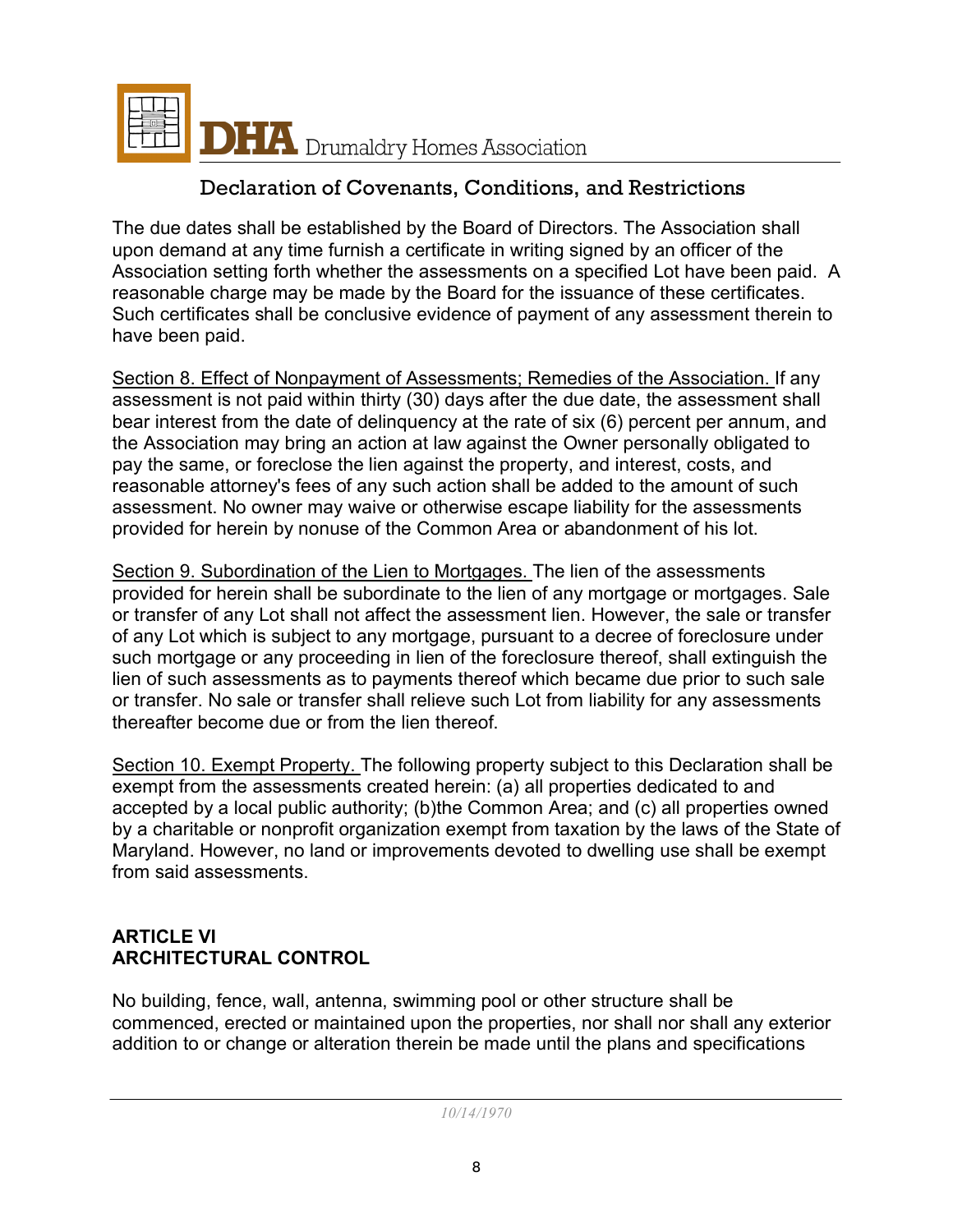

showing the nature, kind, shape, height, color, materials, and location of the same shall have been submitted to and approved in writing as to harmony of external design and location in relation to surrounding structures and topography by the Board of Directors of the Association or the an architectural committee composed of three (3) or more representatives appointed by the Board. In the event said Board, or its designated committee, fails to approve or disapprove such design and location within thirty (30) days after said plans and specifications have been submitted to it, approval will not will not be required and this Article will be deemed to have been fully complied with.

### **ARTICLE VII PROTECTIVE COVENANTS AND RESTRICTIONS**

1. No clothing, laundry or wash shall be aired or dried on any portion of the Properties in any other than the wall-enclosed area of the lot.

2. No noxious or offensive activity shall be carried on upon any portion of the residential property, nor shall anything be done thereon or permitted to remain on any lot which may be or become a nuisance or annoyance to the neighborhood.

3. No sign of any kind that is illuminated and/or larger than one square foot shall be displayed to the public view on any lot, except temporary real estate signs not more than four square feet in area advertising the property for sale or rent and except for temporary signs erected by Declarant in connection with the construction, lease or sale or building and lots.

4. No horse, pony, cow, chicken, pig, hog, sheep, goat or other domestic or wild animal shall be kept or maintained on any lot other than common household pets, provided that they are not kept, bred, or maintained for commercial purposes.

5. Trash and garbage containers shall not be permitted to remain in public view except on days of trash collection. No accumulation or storage of litter, new or used building materials or trash of any other kind shall be permitted on any lot.

6. No person shall paint the exterior of any building, wall or other structure a color different than the original color of said building, wall or other structure, without the proposed color having been approved by the Board of Directors of the Association, or by an Architectural Control Committee appointed by the Board.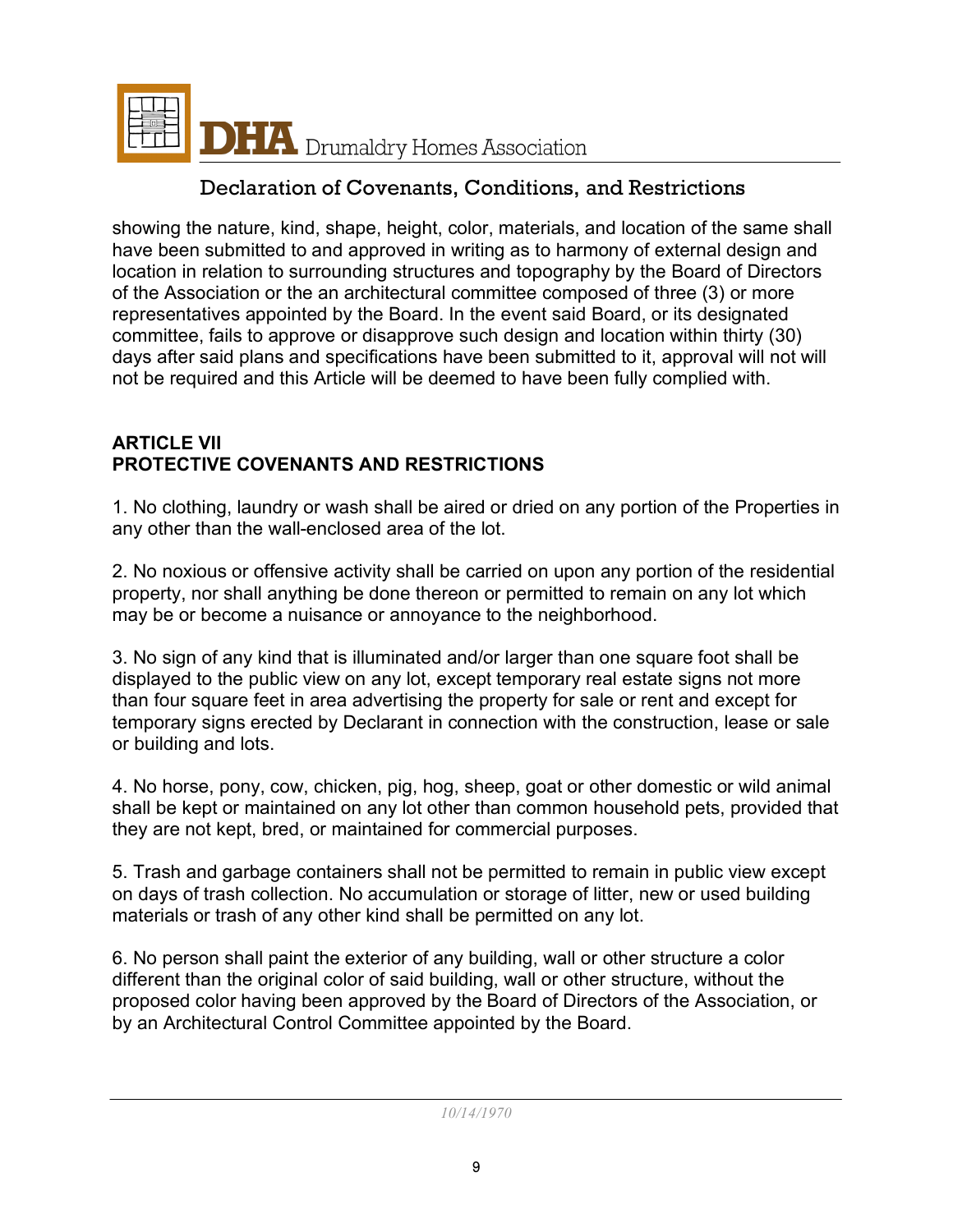

7. No structure or addition to be a structure shall be erected, placed or altered on any lot until the plan and specification, including elevation, material, color and texture and a site plan including landscaping, showing location of improvement with grading modifications, shall be filed with and approved in writing by the Board of Directors of the Association or an Architectural Control Committee appointed by the Board. Structure shall be defined to include any building or portion thereof, fence, wall, pavement, driveway or appurtenances to any of the aforementioned.

8. No junk vehicle or house trailer shall be kept on any lot. No storage of boats, boating equipment, travel trailers or camping equipment shall be visible from the street. The location and design of enclosures for boating, camping, traveling (other than automobiles) and related equipment shall be approved by the Architectural Control Committee as required under paragraph under paragraph 7.

### **ARTICLE VIII GENERAL PROVISIONS**

Section 1. Enforcement. The Association, or any Owner, shall have the right to enforce, by any proceeding at law or in equity, all restrictions, conditions, covenants, reservations, liens and charges now or hereafter imposed by the provisions of this Declaration. Failure by the Association or by any Owner to enforce any covenant or restriction herein contained shall in no event be deemed a waiver of the right to do so thereafter.

Section 2. Severability. Invalidation of any one of these covenants or restrictions by judgment or court order shall in no way affect any other provisions which shall remain in full force and effect.

Section 3. Amendment. The covenants and restrictions of this Declaration shall run with and bind the land, and shall inure to the benefit of and be enforceable by the Association, or the Owner of any Lot subject to this Declaration, their respective legal representatives, heirs, successors and assigns, for a term of twenty (20) years from the date of the Declaration is recorded, after which time said covenants shall be automatically extended for successive period of ten (10) years. The covenants and restrictions of this Declaration may be amended during the first twenty (20) year period by an instrument signed by not less than ninety per cent (90%) of the Lot Owners, and thereafter by an instrument signed by not less than seventy-five percent (75%) of the Lot Owners. Any amendment must be properly executed.